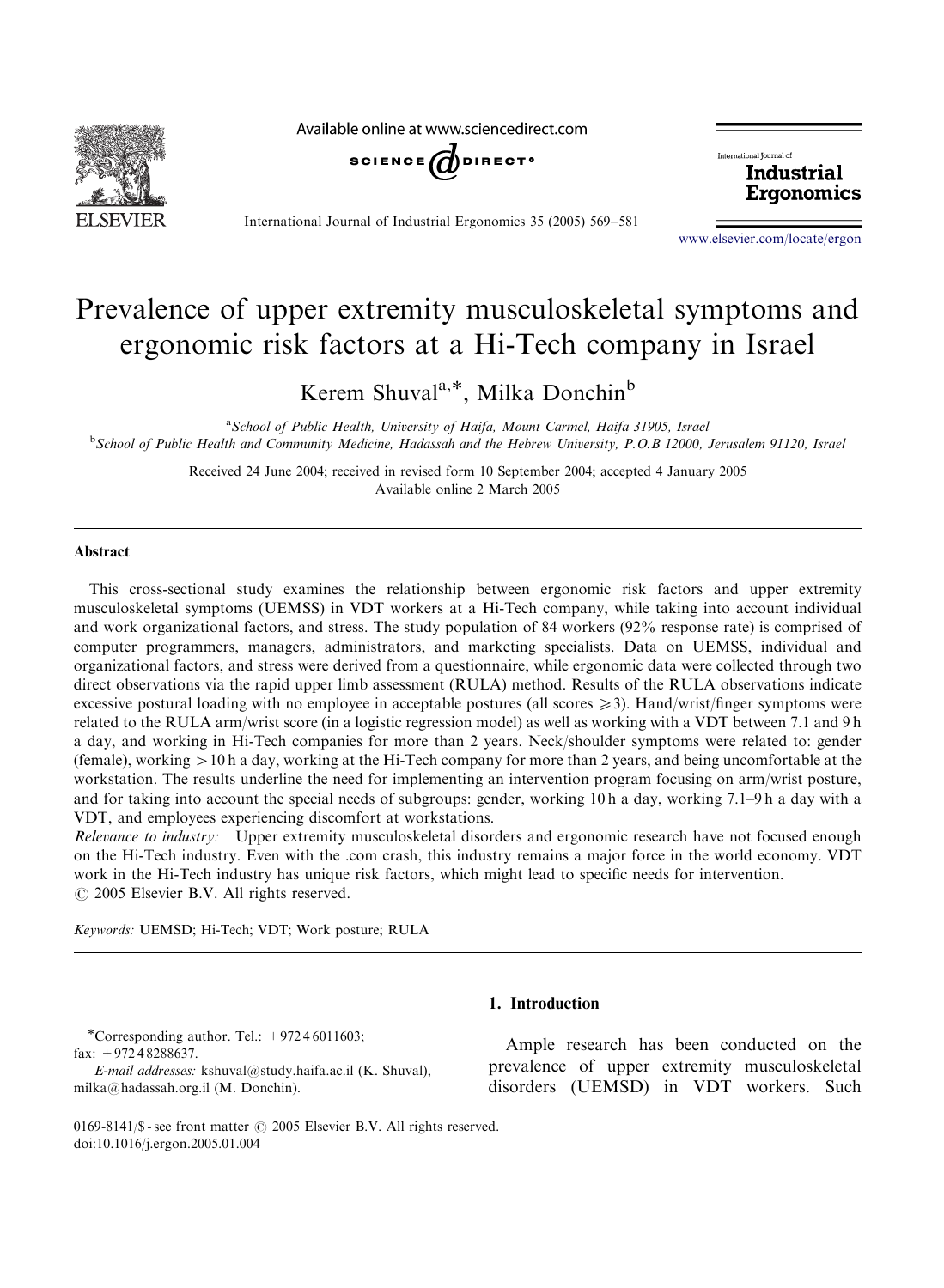research has focused on the multi-factorial etiology of work-related UEMSD ([Bernard, 1997](#page--1-0); [WHO, 1989\)](#page--1-0). Different aspects of VDT work i.e., physical, work organizational and psychosocial—interact and lead to UEMSD in VDT users ([Bergqvist et al., 1995b](#page--1-0); [Punnett and Bergqvist,](#page--1-0) [1997](#page--1-0)). For example, hand/wrist disorders are caused by extensive use of the keyboard, which poses a combination of ergonomic risk factors (mechanical pressure on the soft tissue of the forearm and wrists) and work organizational factors (hours of keying a day). Additionally, in an extensive review by [Bongers et al. \(2002\)](#page--1-0), high-perceived job stress was consistently associated with UEMSD in cross-sectional studies. High-perceived job stress might, in turn, cause physiological changes leading to musculoskeletal problems.

Most of the research done has focused on the telecommunication industry, banks, and newspapers, all VDT jobs that involve data entry, word processing, computer–telephone tasks, and CAD ([Cook et al., 2000](#page--1-0); [Hales et al., 1994](#page--1-0); [Karlqvist et al., 1994, 1996;](#page--1-0) [Ferreira et al., 1997](#page--1-0); [Polanyi et al., 1997](#page--1-0); [Sauter et al., 1991;](#page--1-0) [Yun et al.,](#page--1-0) [2001](#page--1-0)). To the best of our knowledge, no studies examining work-related UEMSD, using Hi-Tech companies as the setting, have been published. In addition, scant research has centered on computer programmers. In a study by [Jensen et](#page--1-0) [al. \(2002\),](#page--1-0) programmers comprised 3% of the sample, and in a study by [Karlqvist et al. \(2002\)](#page--1-0), 9.7% of the sample were programmers. Neither study focused on specific risk factors and prevalence rates of UEMSD among computer programmers.

Computer programmers and other Hi-Tech workers might encounter specific risk factors compared with those found in other VDT work, especially when taking into account the numerous hours worked a week, the high job stress setting, the young age of employees and high education level. Some studies have found that working with a VDT for 2 h a day is considered a risk factor for musculoskeletal disorders (MSD), so what is the effect of working 10, 11, or even 12 h a day with a VDT [\(Faucett and Rempel, 1994;](#page--1-0) [Karlqvist et al.,](#page--1-0) [2002](#page--1-0); [Oxenburgh et al., 1985](#page--1-0))?

This study examines musculoskeletal symptoms in a Hi-Tech communication company in northern Israel.

The aims of the study are:

- (i) To determine the prevalence of upper extremity musculoskeletal symptoms (UEMSS) stratified by the following risk factors: individual, occupational characteristics, and job stress.
- (ii) To examine the association between ergonomic workplace risk factors and UEMSS.

#### 2. Methods

#### 2.1. Subjects

The entire software communication Hi-Tech company was included in the study. Out of 91 employees, three from management declined, three were on vacation, and one employee was on maternal leave. Thus, seven employees did not participate due to the above-mentioned reasons, resulting in a 92% response rate.

The study examined a relatively small Hi-Tech company, which agreed to participate in this study. More than 10 medium and large Hi-Tech companies from northern and central Israel declined to participate in the research.

#### 2.2. Methods of collecting data and analysis

Data were gleaned from a questionnaire and direct observation. This questionnaire was based on the Nordic Musculoskeletal Questionnaire ([Kourinka et al., 1987\)](#page--1-0). Subjects were asked to report musculoskeletal symptoms both in the last year and the last week in the neck, shoulder, hand/ wrist, and fingers. The neck and shoulder symptoms were placed into one category. Therefore, an employee reporting having trouble (ache, pain, discomfort) in the neck and/or the shoulder was defined as suffering from UEMSS in the neck/ shoulder region. Additionally, hand/wrist and finger symptoms were also brought into one category. Hence, an employee reporting having trouble in the hand/wrist and/or the fingers was